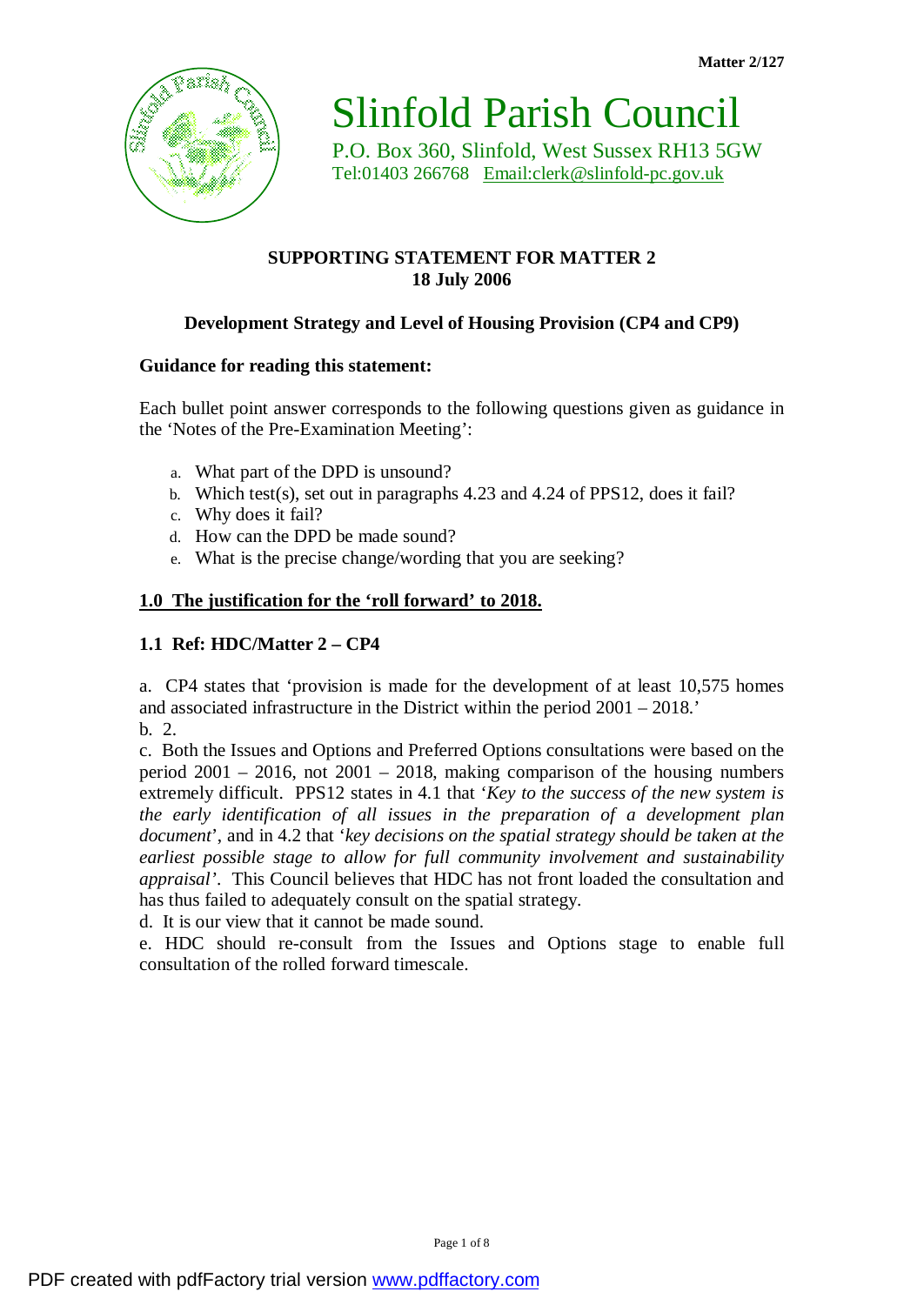### **2.0 The overall level of housing provision**

## **2.1 Ref: HDC/Matter 2 - CP4**

a. CP4 states '*the development of land west of Horsham for 2,000 homes'*. b. 2.

c. Both the Issues and Options and Preferred Options consultations were based on a development of 1,250 homes on land west of Horsham, but this was raised to 2,000 houses at submissions stage. In particular, guidance from the Planning Inspectorate entitled, 'Development Plans Examination – A Guide to the Process of Assessing the Soundness of Development Plan Documents' on page 31, bullet 2.4.5 states that raising issues at the submissions stage which have not been raised previously at the issues and options or the preferred options stage may present problems for the Inspector. The guide also states that the Inspector may decide to give limited consideration to proposals that have not been subject to proper procedures of community involvement. This Council therefore feels it has been denied its right to properly defend the overall level of housing provision in the Core Strategy, as we are effectively precluded from making any comments that we have not made at the issues and options or preferred options stage. The failure by HDC to specify the potential increase in housing numbers on land west of Horsham in the issues and options and preferred options stages makes the community involvement procedures for the Core Strategy deeply flawed. It is noted that bullet point A4.3.4 of HDC's Position Statement for matter 2, now suggests that the developers predict that 2,300 dwellings can be provided within the plan period, thus potentially increasing the overall level of housing provision yet further.

d. It is our view that it cannot be made sound.

e. HDC should either re-consult on the Core Strategy from the Issues and Options stage for 2,000 houses on land west of Horsham or reduce the number of houses at the strategic location west of Horsham to 1,000, in policy CP4 part v.

## **2.2 Ref: HDC/Matter 2 – CP4 Page 26, bullet 4.6**

a. Bullet 4.6 states '*The scale of proposed development west of Horsham up to 2018 is a reflection of the relationship between the physical characteristics of the area involved and the need for specific infrastructure, including community facilities, as an integral part of the development process.*'

b. 2 & 3.

c. This policy fails test of soundness number 2, as there has been no consultation on specific infrastructure needed or supporting evidence provided to justify the scale of the development to pay for the supposed supporting infrastructure required. In HDC's Position Statement for Matter 5, they state in 3.22 that '…*that there would be negative effects on the environment and resource objectives but that further work would be necessary on assessing the precise effects as details emerge as part of the preparation of the proposed masterplan SPD and in the Environmental Impact Assessment at the planning application stage.*'

d. It is our view that it cannot be made sound.

e. HDC to re-consult with the local community on the Core Strategy from submission stage on specific infrastructure required now, using the Planning Obligations Supplementary Planning Document to fully cost the necessary infrastructure for 2,000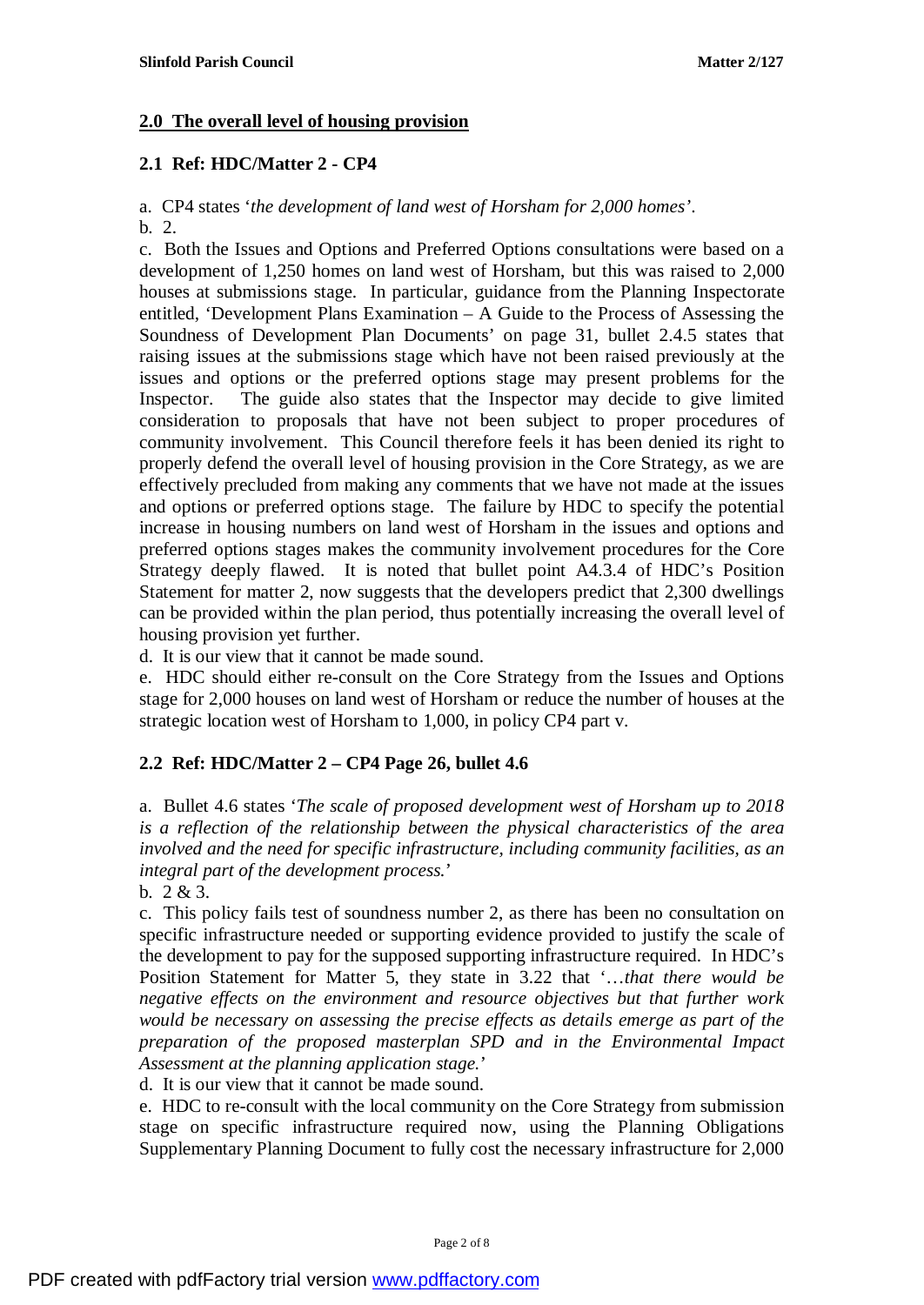houses, and explain how the scale of the development on land west of Horsham is a requirement for this infrastructure.

## **2.3 Ref: HDC/Matter 2 - Sustainability Appraisal, page 35 bullet point 4.11**

a. The Sustainability Appraisal states '*The document also sets out the requirement for the District to accommodate 190,000m<sup>2</sup> of employment floorspace and 9,335 dwellings, of which 2,500 are to be accommodated west of Crawley and 1,000 west of Horsham*.'

b. 2 & 3.

c. The Sustainability Appraisal for the strategic location west of Horsham is based on a development of 1,000 houses in the West Sussex Structure Plan, yet the Core Strategy plans for a development of 2,000 houses on land west of Horsham. PPS12 states in 4.16 that the local authority should submit the final Sustainability Appraisal with the Development Plan Documents. In HDC's Position Statement for Matter 5, they state in 3.22 that '…*that there would be negative effects on the environment and resource objectives but that further work would be necessary on assessing the precise effects as details emerge as part of the preparation of the proposed masterplan SPD and in the Environmental Impact Assessment at the planning application stage.*'

This Council argues that further work is required to produce the final Sustainability Appraisal. Additionally, as in page 24 of PPS12, the final Sustainability Appraisal should '*take account any changes as a result of the public participation on preferred options.'* However as we believe the issues and options and preferred options consultation to be deeply flawed, we contend that the final resulting Sustainability Appraisal would be equally flawed as we have do not feel that we have been adequately consulted on the overall level of housing provision. It is also noted that bullet point A4.3.4 of HDC's Position Statement for matter 2, now suggests that the developers predict that 2,300 dwellings can be provided within the plan period which would make the Sustainability Appraisal even more unsound.

d. It is our view that it cannot be made sound.

e. HDC should either re-consult on the Sustainability Appraisal from the Issues and Options stage for 2,000 houses on land west of Horsham or reduce the number of houses at the strategic location west of Horsham to 1,000, in policy CP4 part v.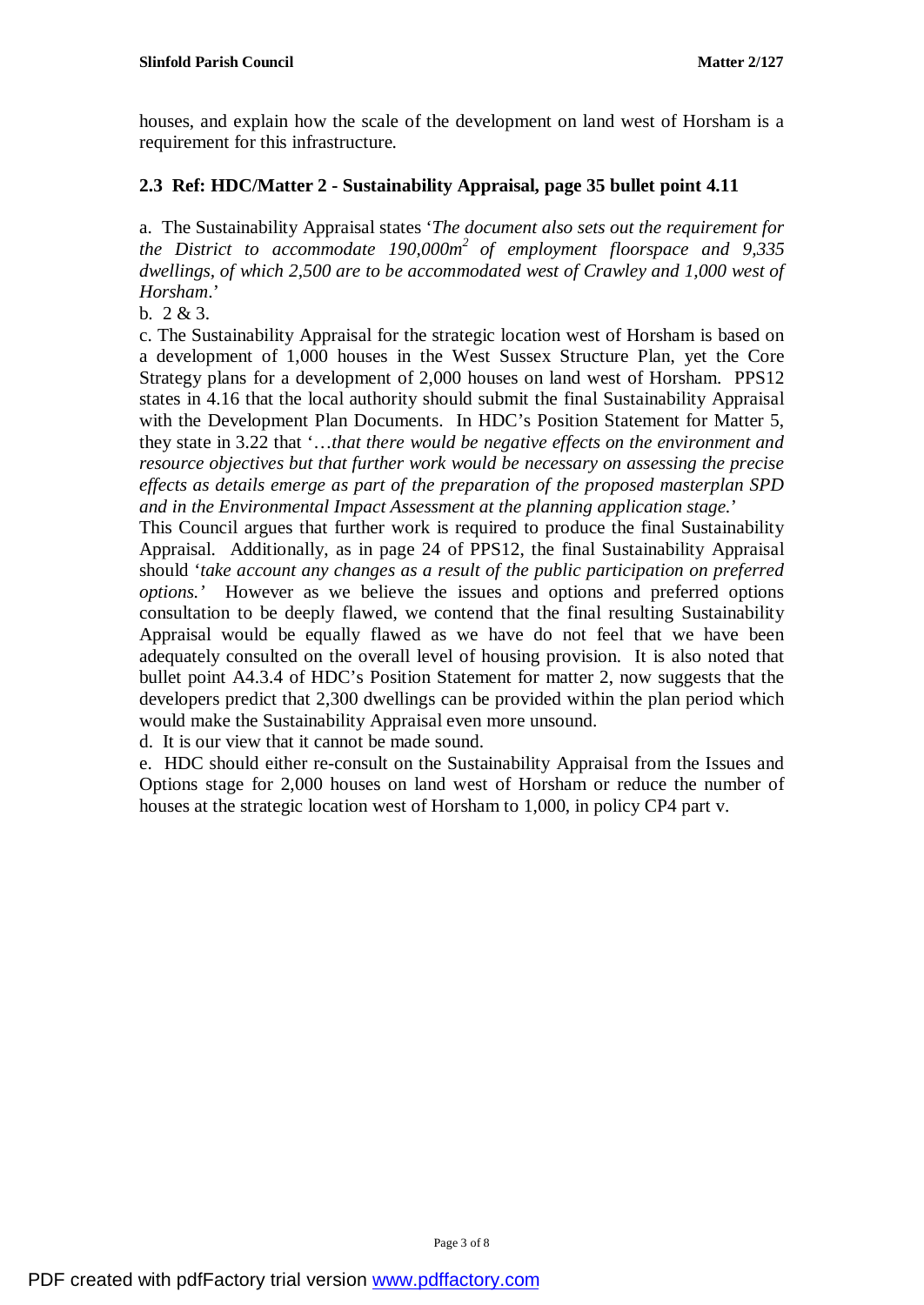### **4.0 The justification for most new development being concentrated in two urban extensions at Crawley and Horsham.**

## **4.1 Ref: HDC/Matter 2 - Core Strategy Page 42, Bullet Point 4.42**

a. Bullet point 4.42 states '*The potential role of further development at Billingshurst and Southwater has been examined but it has been concluded that they should not be considered as strategic locations for development at this stage, given the opportunities which exist for a sustainable 'urban extension' at the main town of Horsham*'.

b. 7.

c. Billingshurst and Southwater should have been considered, especially since Southwater has a newly opened £20 million village centre and it is within the Gatwick Area Sub Region specified in the South East Plan and this region is required to take the majority of the development for the Horsham district. HDC has admitted in para 3.14 of their Position Statement for Matter 2 that the overall level of small scale growth in other settlements in the Core Strategy is lower than that specified in the West Sussex Structure Plan. However they do say that the figures in the Structure Plan are indicative rather than prescriptive, thus enabling them to justify the shortfall of small scale growth but equally giving them the option to disperse the additional 1,000 houses amongst the larger villages in the District.

d. HDC should examine the potential to disperse the additional 1,000 houses allocated for the strategic location west of Horsham amongst the larger villages in the District.

e. HDC should conduct a Sustainability Appraisal on the viability of dispersing the additional 1,000 houses proposed for west of Horsham at Billingshurst and Southwater.

# **4.2 Ref: HDC/Matter 2 - Core Strategy Page 27 Bullet Point 4.7**

a. This point states that '*The potential for an improved interchange at Pulborough Station with redevelopment of land in the vicinity is one possible such case.*' b. 7.

c. This Council asks why further work has not been done to research dispersal of the extra 1,000 houses allocated for the strategic location west of Horsham throughout the larger villages of the District. In particular, there seems to have been a missed opportunity at Pulborough especially with the possibility of an improved interchange at Pulborough Station and HDC has admitted in para 3.14 of their Position Statement for Matter 2 that the overall level of small scale growth in other settlements in the Core Strategy is lower than that specified in the West Sussex Structure Plan.

d. HDC should investigate the possibility of dispersing the extra 1,000 houses allocated for the strategic location west of Horsham throughout the larger villages of this District.

e. HDC should conduct a Sustainability Appraisal on the viability of dispersing the additional 1,000 houses proposed for west of Horsham at Pulborough or other large villages.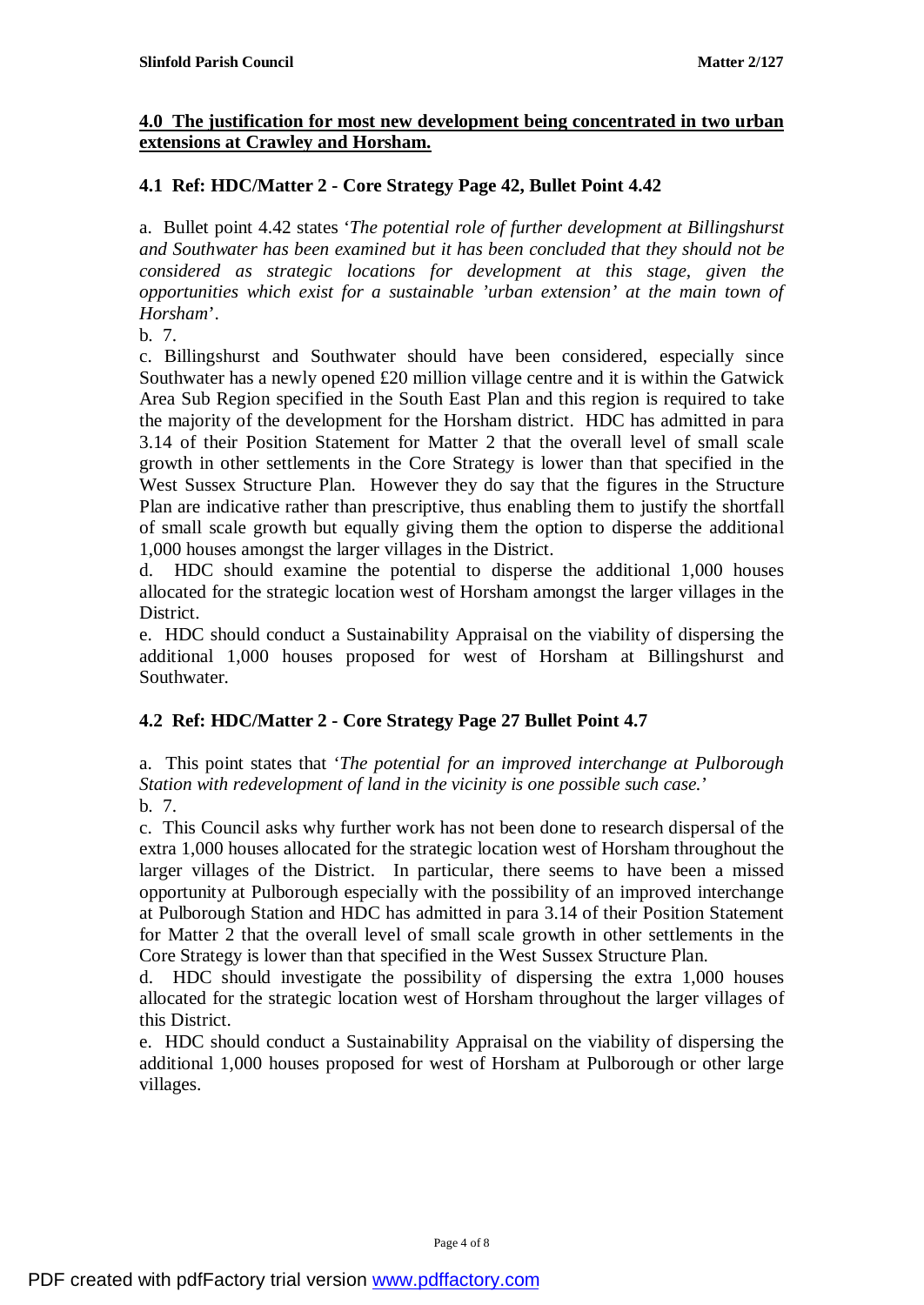## **4.3 Ref: HDC/Matter 2 - Core Strategy Page 43 Bullet Point 4.42**

a. This point states that the re-development of the Rookwood Golf Course as an alternative is not considered appropriate on the basis of the Background Paper '*Land West of Horsham: Strategic Development'*.

b. 7.

c. There has not been a rigorous comparison of this land versus that proposed at Broadbridge Heath, and PPS12 states in para 4.2 that '*The preparation process should include consideration of all the alternative options derived from the development of the evidence base…*'

d. It is our view that it cannot be made sound.

e. HDC should undertake a Sustainability Appraisal for both locations to enable a clear comparison to be made.

#### **4.4 Ref: HDC/Matter 2 - CP3 & CP7**

a. CP3 states that '*development will be expected to…complement the character and heritage of the District', and CP7 states,* ' *the development should be integrated with Horsham and Broadbridge Heath.'* 

b. 3.

c. The development of 2,000 houses at land west of Horsham will spoil the special character of Horsham as an historic market town, surrounded by character villages. A development of 2,000 houses will lead to the convergence of Broadbridge Heath into Horsham, creating an urban sprawl that will spoil the shape of this historic market town.

d. HDC should take note of policy CP3 and alter policy CP4 to reduce the number of houses at the strategic location to 1,000. Take particular note of the West Sussex Structure Plan Panel Report para 6.54 which stated '*It may be possible to accommodate greater numbers than 1000 but we are not recommending this. There is no need or justification at present and in any event further assessments would be required to test its feasibility.'* 

e. Reduce the number of houses at the strategic location west of Horsham to 1,000, in policy CP4 part v.

## **4.5 Ref: HDC/Matter 2 - CP4**

a. CP4 states '*the development of land west of Horsham for 2,000 homes'*.

b. 2.

c. Both the Issues and Options and Preferred Options consultations were based on a development of 1,250 homes on land west of Horsham in accordance with the West Sussex Structure Plan, but the overall level of housing provision was raised to 2,000 houses at submissions stage. It is also noted that bullet point A4.3.4 of HDC's Position Statement for matter 2, now suggests that the developers predict that 2,300 dwellings can be provided within the plan period, thus potentially increasing the urban extension of Horsham thus further.

d. It is our view that it cannot be made sound.

e. HDC should reduce the number of houses at the strategic location west of Horsham to 1,000, in policy CP4 part v.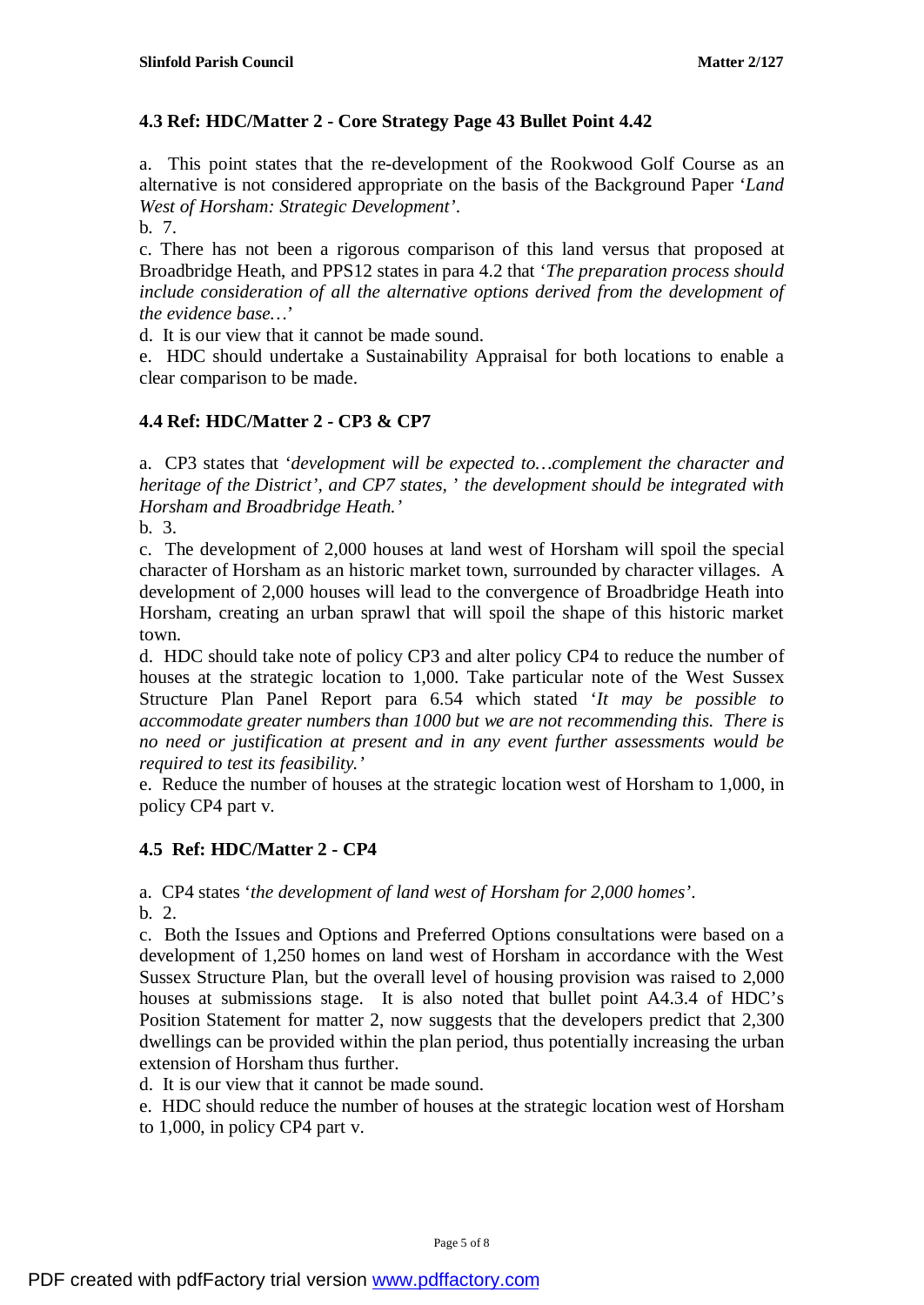## **4.6 Ref: HDC/Matter 2 - CP7**

a. The area for development for the strategic location west of Horsham is identified as *'within the area west of Horsham bounded by the A264 to the north west, the River Arun to the south west and the railway to the south east*.'

b. 3.

c. Southern Water objected to this development at the Preferred Options stage because it is too close to the sewage works. The Panel Report on the adopted West Sussex Structure Plan in para 6.39 stated that '*Staying with the sewage works, it is cited by local groups as a major constraint because of smells. We agree that development would need to be kept well away from the facility but floodplains may dictate this in any event'* .

d. HDC should reduce the number of houses at this strategic location to 1,000, so that the development does not need to be in such close proximity to the sewage works.

e. Reduce the number of houses at the strategic location west of Horsham to 1,000, in policy CP4 part v.

# **4.7 Ref: HDC/Matter 2 - CP7**

a. CP7 states that '*Development will be programmed in order to enable the completion of 2,000 homes and other uses within the defined area by 2018.***'**  b. 7.

c. The location is too rigid to cope with the unknown timescale for the improvements to the A24 Warnham to Capel, as the development should not proceed before the improvements have taken place. (West Sussex Structure Plan Panel Report - para 6.56)

d. Rt. Hon. Douglas Alexander MP, Secretary of State for Transport, wrote to the Leader of SEERA on 06 July 2006 and confirmed that the A24 Horsham to Capel improvement scheme will not be funded in the first five years of the Regional Funding Allocations.

e. HDC should look to extend the urban settlements at larger villages that would not be reliant on the central government making major improvements to the A24.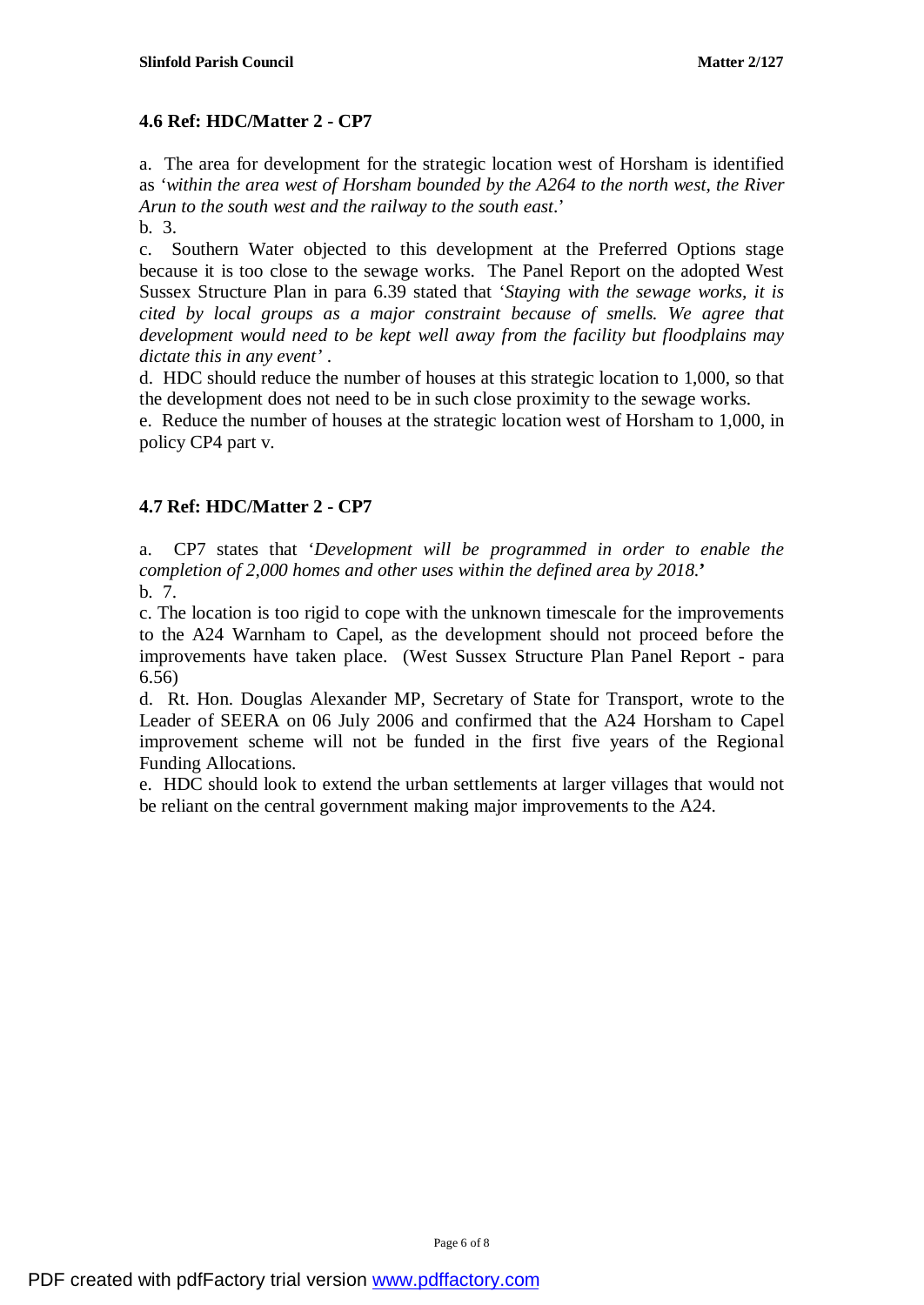#### **5.0 The overall level of small scale growth in other settlements.**

### **5.1 Ref: HDC/Matter 2 - Core Strategy Page 42, Bullet Point 4.42**

a. Bullet point 4.42 states '*The potential role of further development at Billingshurst and Southwater has been examined but it has been concluded that they should not be considered as strategic locations for development at this stage, given the opportunities which exist for a sustainable 'urban extension' at the main town of Horsham*'.

b. 7.

c. Billingshurst and Southwater should have been considered, especially since Southwater has a newly opened £20 million village centre and it is within the Gatwick Area Sub Region specified in the South East Plan and this region is required to take the majority of the development for the Horsham district. HDC has admitted in para 3.14 of their Position Statement for Matter 2 that the overall level of small scale growth in other settlements in the Core Strategy is lower than that specified in the West Sussex Structure Plan. However they do say that the figures in the Structure Plan are indicative rather than prescriptive, thus enabling them to justify the shortfall of small scale growth but equally giving them the option to disperse the additional 1,000 houses amongst the larger villages in the District.

d. HDC should examine the potential to disperse the additional 1,000 houses amongst the larger villages in the District.

e. HDC should conduct a Sustainability Appraisal on the viability of dispersing the additional 1,000 houses proposed for west of Horsham at Billingshurst and Southwater.

## **5.2 Ref: HDC/Matter 2 - Core Strategy Page 27 Bullet Point 4.7**

a. This point states that '*The potential for an improved interchange at Pulborough Station with redevelopment of land in the vicinity is one possible such case.*' b. 7.

c. There seems to have been a missed opportunity at Pulborough to disperse some of the extra 1,000 houses allocated for the strategic location west of Horsham, especially with the possibility of an improved interchange at Pulborough Station and HDC has admitted in para 3.14 of their Position Statement for Matter 2 that the overall level of small scale growth in other settlements in the Core Strategy is lower than that specified in the West Sussex Structure Plan.

d. HDC should investigate the possibility of dispersing the extra 1,000 houses allocated for the strategic location west of Horsham throughout the larger villages of this District, including Pulborough.

e. HDC should conduct a Sustainability Appraisal on the viability of dispersing the additional 1,000 houses proposed for west of Horsham at Pulborough or other large villages.